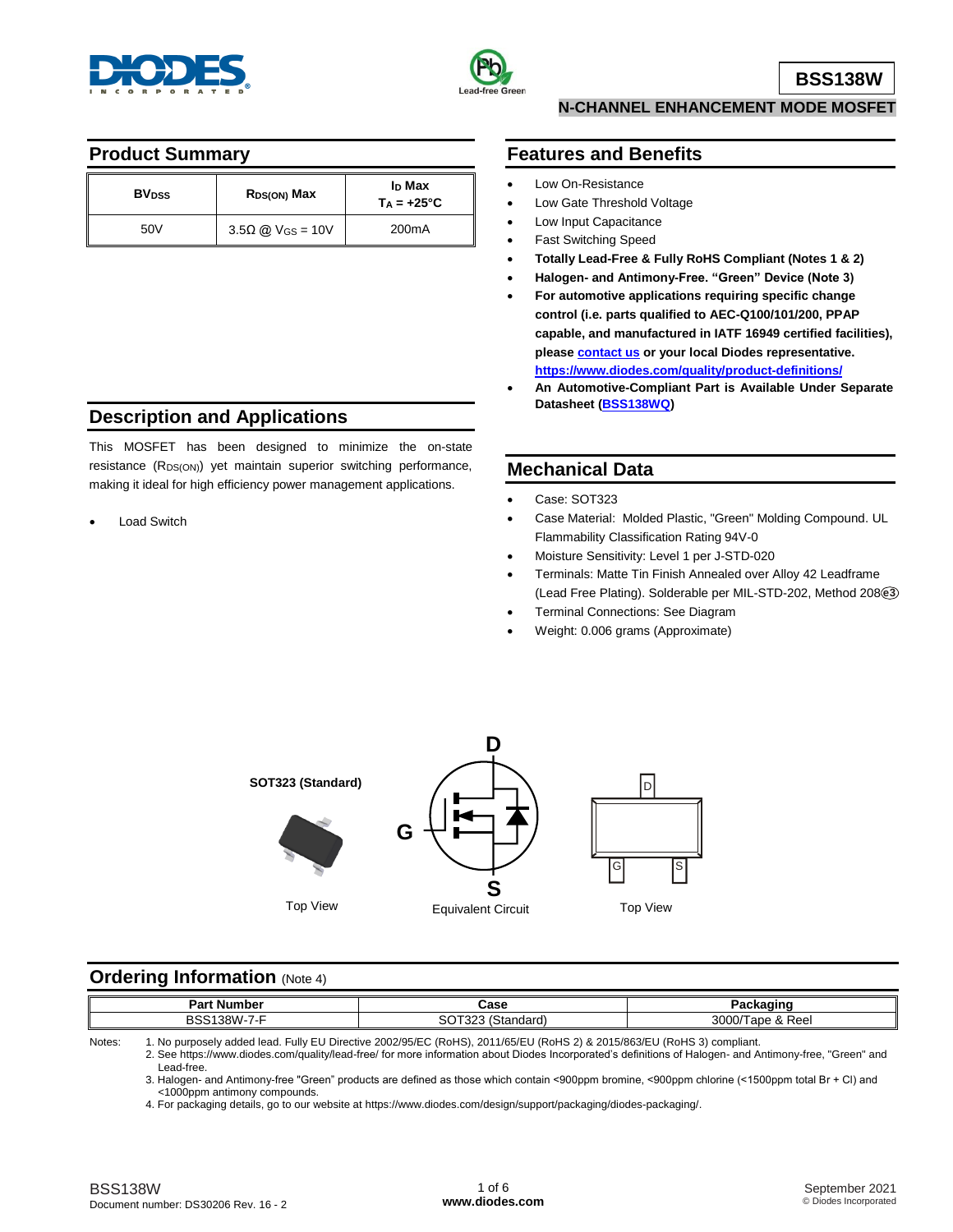

# **Marking Information**



K38 = Product Type Marking Code YM = Date Code Marking Y or  $\overline{Y}$  = Year (ex: I = 2021) M or  $\overline{M}$  = Month (ex: 9 = September)

Date Code Key

| $38.0$ $39.0$ |      |                      |      |      |      |      |      |      |      |      |      |            |
|---------------|------|----------------------|------|------|------|------|------|------|------|------|------|------------|
| Year          | 2003 | $\cdots$             | 2021 | 2022 | 2023 | 2024 | 2025 | 2026 | 2027 | 2028 | 2029 | 2030       |
| Code          | D    | $\sim$ $\sim$ $\sim$ |      |      |      |      | м    | N    |      | D    | D    | ັ          |
|               |      |                      |      |      |      |      |      |      |      |      |      |            |
| <b>Month</b>  | Jan  | Feb                  | Mar  | Apr  | May  | Jun  | Jul  | Aug  | Sep  | Oct  | Nov  | <b>Dec</b> |
| Code          |      | -                    | ີ    |      | w    |      |      |      |      |      |      | ◡          |

### **Maximum Ratings** (@ TA = +25°C, unless otherwise specified.)

| Characteristic              |            | Svmbol                 | Value    | Unit |
|-----------------------------|------------|------------------------|----------|------|
| Drain-Source Voltage        |            | <b>V<sub>DSS</sub></b> | 50       |      |
| Drain-Gate Voltage (Note 5) |            | <b>VDGR</b>            | 50       |      |
| Gate-Source Voltage         | Continuous | Vgss                   | $\pm 20$ |      |
| Drain Current (Note 6)      | Continuous | IC                     | 200      | mA   |

### **Thermal Characteristics** (@ TA = +25°C, unless otherwise specified.)

| Characteristic                                   | Svmbol      | Value           | Unit |
|--------------------------------------------------|-------------|-----------------|------|
| Total Power Dissipation (Note 6)                 | ۲۳          | 200             | mW   |
| Thermal Resistance, Junction to Ambient (Note 6) | <b>Reja</b> | 625             | °C⁄W |
| Operating and Storage Temperature Range          | . J. Tstg   | $-55$ to $+150$ |      |

## **Electrical Characteristics** (@ T<sub>A</sub> = +25°C, unless otherwise specified.)

| Characteristic                          | <b>Symbol</b>           | Min                      | Typ | Max  | Unit | <b>Test Condition</b>                               |  |
|-----------------------------------------|-------------------------|--------------------------|-----|------|------|-----------------------------------------------------|--|
| <b>OFF CHARACTERISTICS (Note 7)</b>     |                         |                          |     |      |      |                                                     |  |
| Drain-Source Breakdown Voltage          | <b>BV<sub>DSS</sub></b> | 50                       | 75  |      | ν    | $V$ GS = 0V, $I_D$ = 250µA                          |  |
| Zero Gate Voltage Drain Current         | <b>I</b> DSS            |                          |     | 0.5  | μA   | $V_{DS} = 50V$ , $V_{GS} = 0V$                      |  |
| Gate-Body Leakage                       | <b>I</b> GSS            |                          |     | ±100 | nA   | $V$ <sub>GS</sub> = $\pm$ 20V, V <sub>DS</sub> = 0V |  |
| <b>ON CHARACTERISTICS (Note 7)</b>      |                         |                          |     |      |      |                                                     |  |
| Gate Threshold Voltage                  | $V$ GS(TH)              | 0.5                      | 1.2 | 1.5  | v    | $V_{DS}$ = $V_{GS}$ , $I_D$ = 250 $\mu$ A           |  |
| Static Drain-Source On-Resistance       | R <sub>DS(ON)</sub>     | $\overline{\phantom{0}}$ | 1.4 | 3.5  | Ω    | $V$ GS = 10V, $I_D$ = 0.22A                         |  |
| <b>Forward Transconductance</b>         | <b>GFS</b>              | 100                      | --  |      | mS   | $V_{DS} = 25V$ , $I_D = 0.2A$ , $f = 1.0kHz$        |  |
| <b>DYNAMIC CHARACTERISTICS (Note 8)</b> |                         |                          |     |      |      |                                                     |  |
| Input Capacitance                       | $C$ <sub>iss</sub>      |                          |     | 50   | pF   |                                                     |  |
| <b>Output Capacitance</b>               | C <sub>oss</sub>        | --                       |     | 25   | pF   | $V_{DS}$ = 10V, $V_{GS}$ = 0V, f = 1.0MHz           |  |
| Reverse Transfer Capacitance            | C <sub>rss</sub>        |                          |     | 8.0  | рF   |                                                     |  |
| Turn-On Delay Time                      | ID(ON)                  |                          |     | 20   | ns   | $V_{DD} = 30V$ , $I_D = 0.2A$ ,                     |  |
| Turn-Off Delay Time                     | $t_{D(OFF)}$            |                          |     | 20   | ns   | $RGEN = 50\Omega$                                   |  |

Notes: 5. RGS ≤ 20kΩ.

6. Device mounted on FR-4 PCB, 1 inch x 0.85 inch x 0.062 inch; pad layout as shown on Diodes Incorporated's suggested pad layout document, which can be found on our website at http://www.diodes.com/package-outlines.html.

7. Short duration pulse test used to minimize self-heating effect.

8. Guaranteed by design. Not subject to production testing.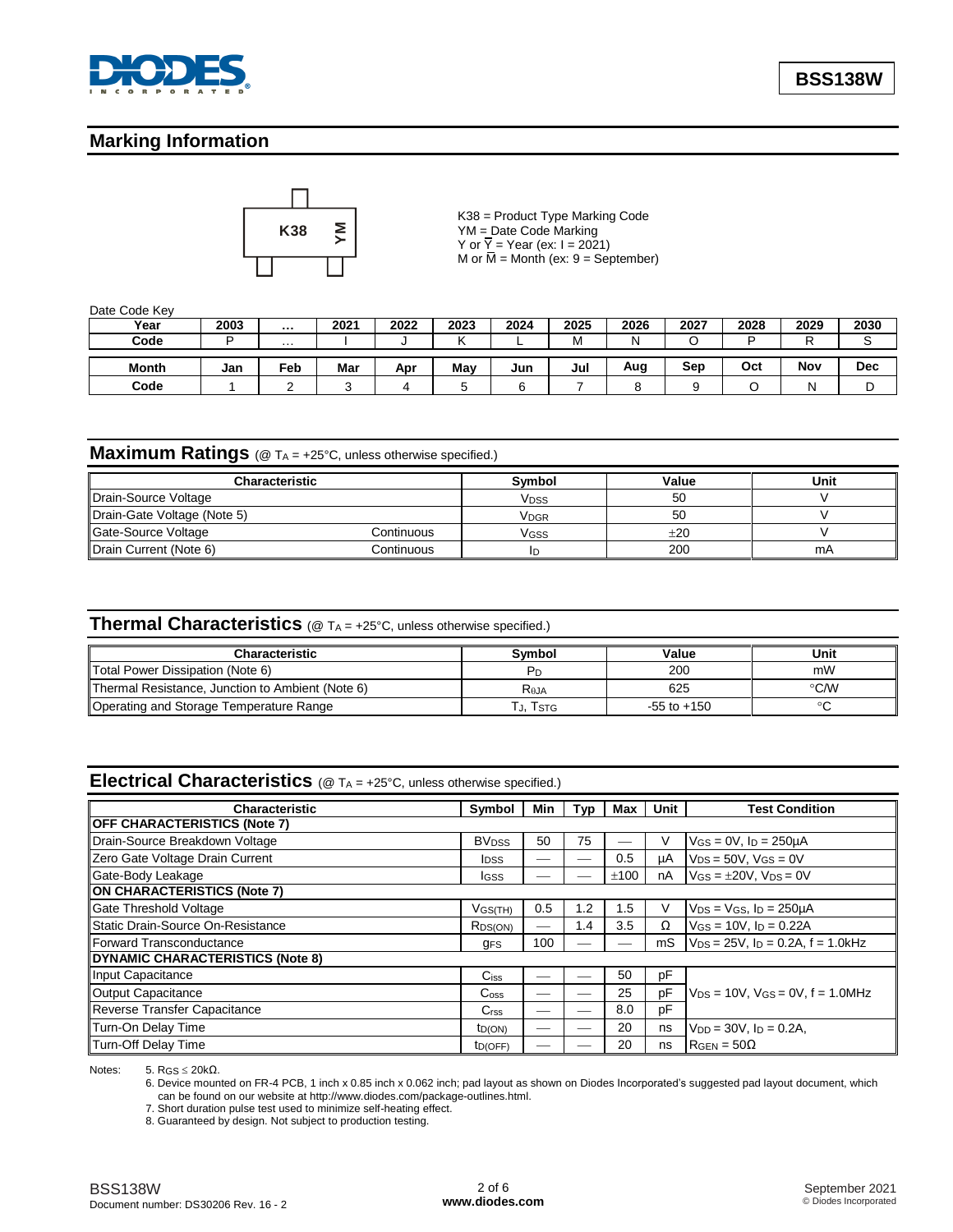





Fig. 6 Drain-Source On Resistance vs. Drain Current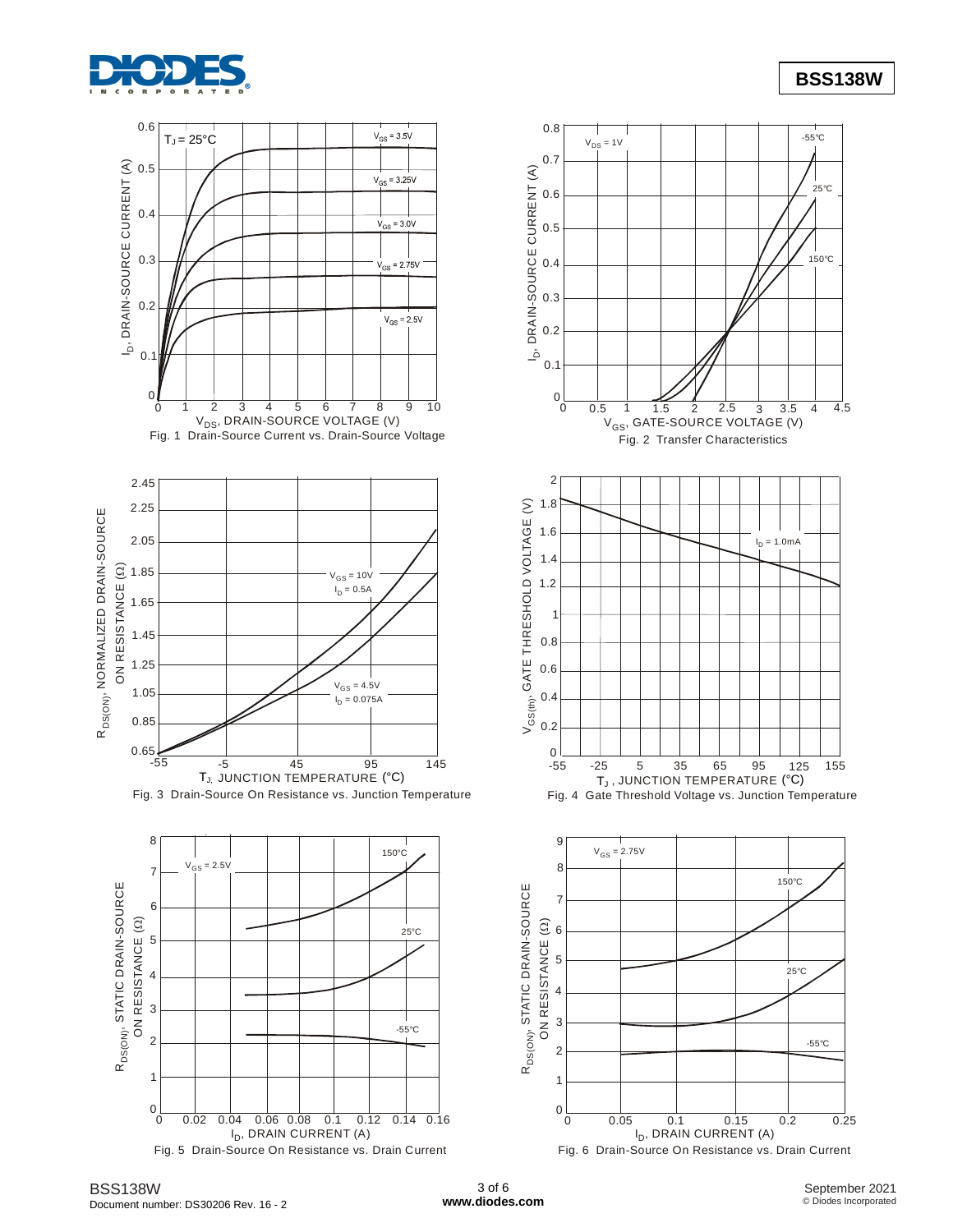





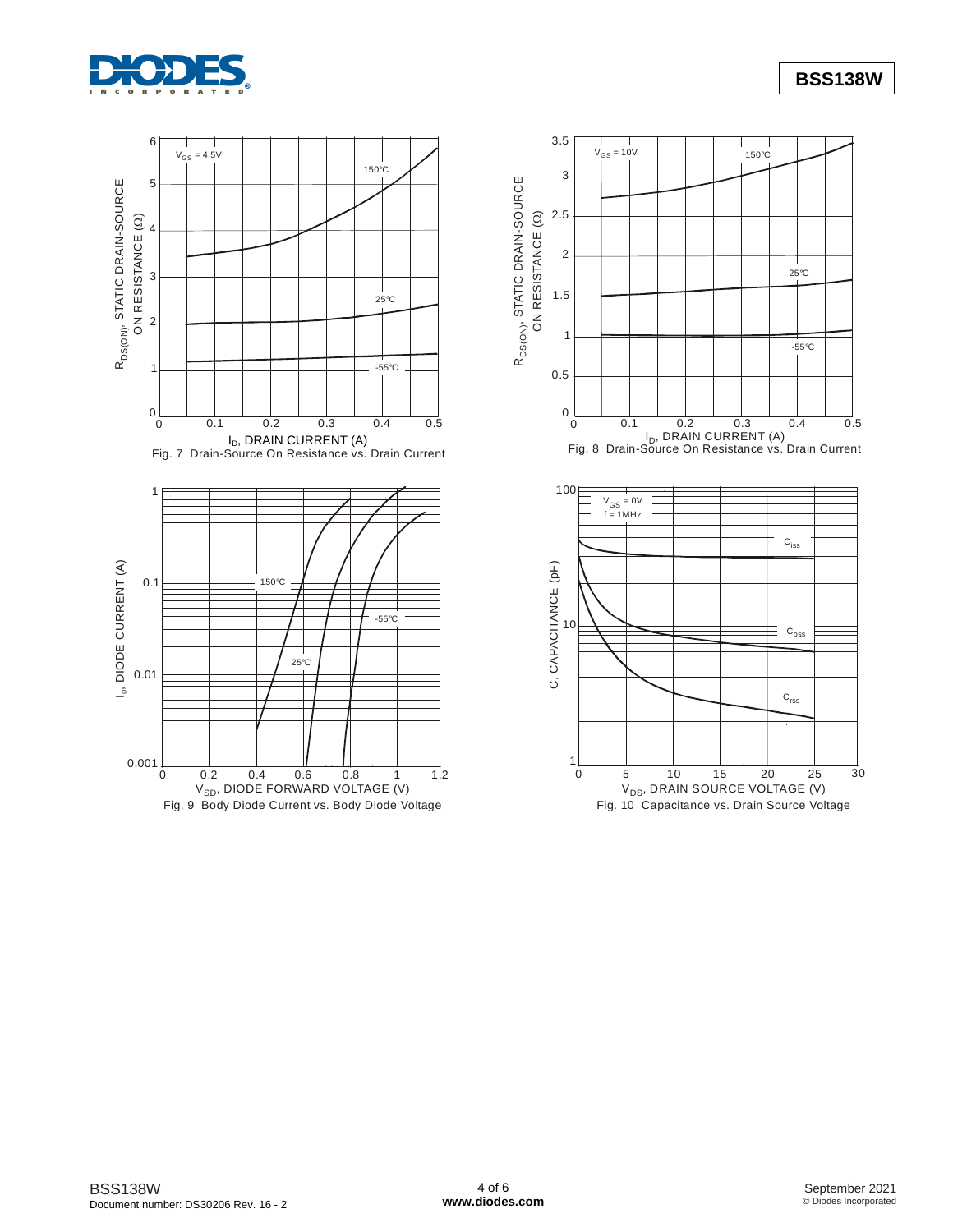

# **Package Outline Dimensions**

Please see http://www.diodes.com/package-outlines.html for the latest version.



| SOT323 (Standard) |      |       |        |  |  |  |  |
|-------------------|------|-------|--------|--|--|--|--|
| Dim               | Min  | Max   | Typ    |  |  |  |  |
| Α1                | 0.00 | 0.10  | 0.05   |  |  |  |  |
| A <sub>2</sub>    | 0.80 | 1.00  | 0.90   |  |  |  |  |
| b                 | 0.20 | 0.40  | 0.30   |  |  |  |  |
| c                 | 0.08 | 0.18  | 0.13   |  |  |  |  |
| D                 | 1.80 | 2.20  | 2.00   |  |  |  |  |
| Е                 | 2.00 | 2.45  | 2.225  |  |  |  |  |
| E1                | 1.15 | 1.35  | 1.25   |  |  |  |  |
| е                 |      |       | 0.65   |  |  |  |  |
| е1                | 1.20 | 1.40  | 1.30   |  |  |  |  |
| F                 | 0.25 | 0.475 | 0.3625 |  |  |  |  |
| L                 | 0.25 | 0.46  | 0.355  |  |  |  |  |
| a                 | O°   | 8°    |        |  |  |  |  |
| mensions in<br>A  |      |       |        |  |  |  |  |

# **Suggested Pad Layout**

Please see http://www.diodes.com/package-outlines.html for the latest version.

### **SOT323 (Standard)**



| <b>Dimensions</b> | Value<br>(in mm) |  |  |  |
|-------------------|------------------|--|--|--|
| С                 | 0.650            |  |  |  |
| G                 | 1.300            |  |  |  |
| x                 | 0.470            |  |  |  |
|                   | 0.600            |  |  |  |
|                   | 2.500            |  |  |  |